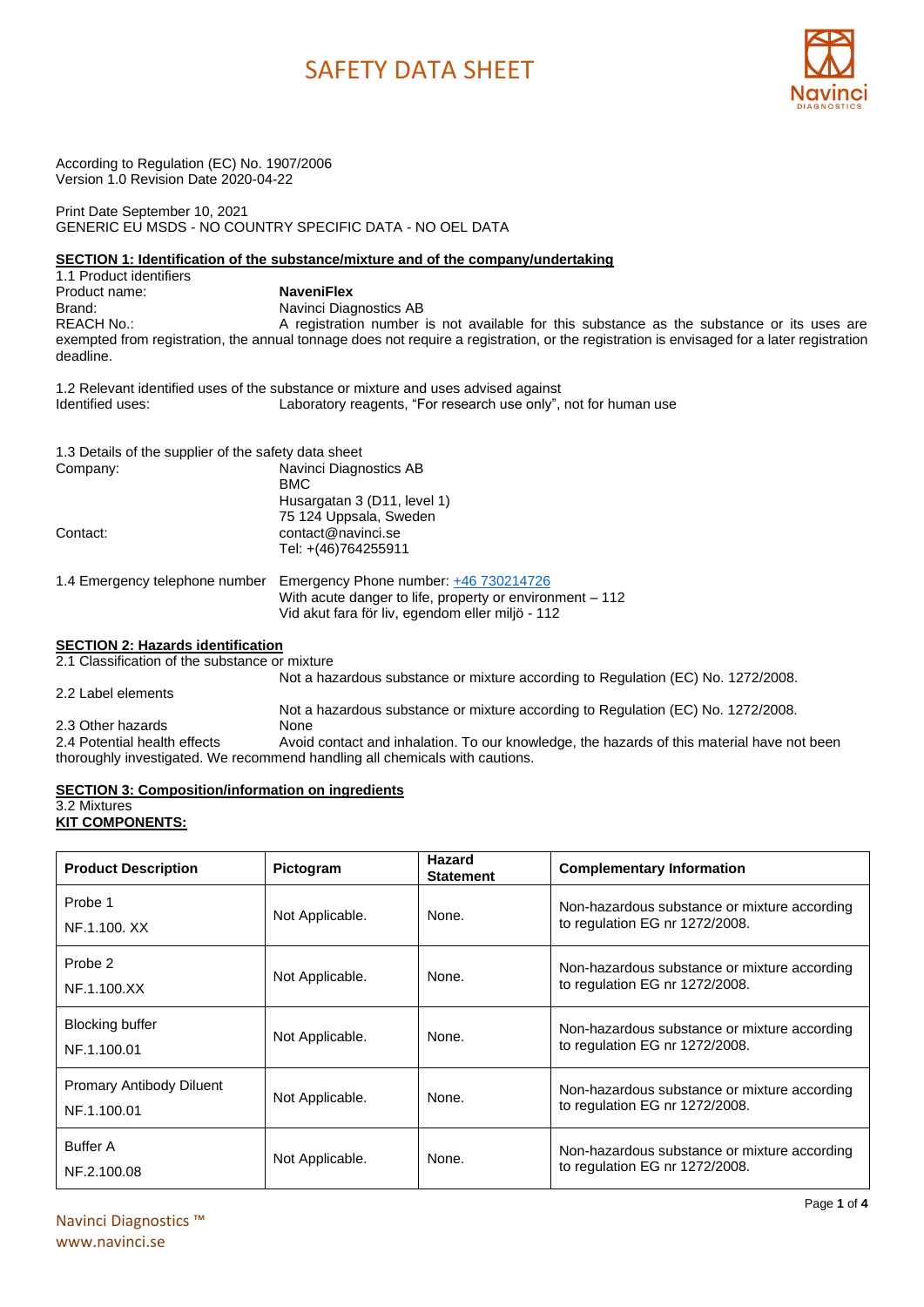

| Enzyme A<br>NF.2.100.09        | Not Applicable. | None. | Non-hazardous substance or mixture according<br>to regulation EG nr 1272/2008. |  |
|--------------------------------|-----------------|-------|--------------------------------------------------------------------------------|--|
| <b>Buffer B</b><br>NF.2.100.10 | Not Applicable. | None. | Non-hazardous substance or mixture according<br>to regulation EG nr 1272/2008. |  |
| Enzyme B<br>NF.2.100.11        | Not Applicable. | None. | Non-hazardous substance or mixture according<br>to regulation EG nr 1272/2008. |  |
| Buffer C<br>NF.2.100.12        | Not Applicable. | None. | Non-hazardous substance or mixture according<br>to regulation EG nr 1272/2008. |  |
| Enzyme C<br>NF.2.100.15        | Not Applicable. | None. | Non-hazardous substance or mixture according<br>to regulation EG nr 1272/2008. |  |

## **SECTION 4: First aid measures**

4.1 Skin contact **Rinse with plenty of water. Call a physician to seek medical advice if symptoms arise.** 

4.2 Eye contact Wash thoroughly after handling. If eye or skin contact occurs, immediately wash affected area with soap and copious amounts of water for at least 15 minutes. Assure adequate flushing by separating the eyelids with fingers. Call a physician to seek medical advice.

4.3. Ingestion. Never give anything by mouth to an unconscious person. Call a physician to seek medical advice if symptoms arise.

4.4. Inhalation **If swallowed, wash out mouth with water provided person is conscious and call a physician to** seek medical advice. If inhaled, move individual to fresh air and call a physician to seek medical advice.

4.5. Most important symptoms and effects, both acute and delayed

The most important known symptoms and effects are described in the labelling (see section 2.2) and/or in section 11

4.6 Indication of any immediate medical attention and special treatment needed

No data available

### **SECTION 5: Firefighting measures**

5.1 Extinguishing media No data available

5.2 Special hazards arising from the substance or mixture

|                             | No data available |
|-----------------------------|-------------------|
| 5.3 Advice for firefighters | No data available |
| 5.4 Further information     | No data available |

### **SECTION 6: Accidental release measures**

6.1 Personal precautions, protective equipment and emergency procedures For personal protection see section 8. 6.2 Environmental precautions No data available 6.3 Methods and materials for containment and cleaning up No data available

6.4 Reference to other section For disposal see section 13.

#### **SECTION 7: Handling and storage**

7.1 Precautions for safe handling For precautions see section 2.2.

7.2 Conditions for safe storage, including any incompatibilities

Keep container tightly closed in a dry and well-ventilated place. Store at specified on the box temperature.

7.3 Specific end use(s)

Apart from the uses mentioned in section 1.2 no other specific uses are stipulated

#### **SECTION 8: Exposure controls/personal protection**

8.1 Control parameters Contains no substances with occupational exposure limit values. 8.2. Personal protective equipment. Wear appropriate gloves, protective clothing and eyewear and follow safe laboratory practices. 8.2 Exposure controls No data available

#### **SECTION 9: Physical and chemical properties**

9.1 Information on basic physical and chemical properties a) Appearance Form: Liquid b) Odor No data available

Navinci Diagnostics ™ www.navinci.se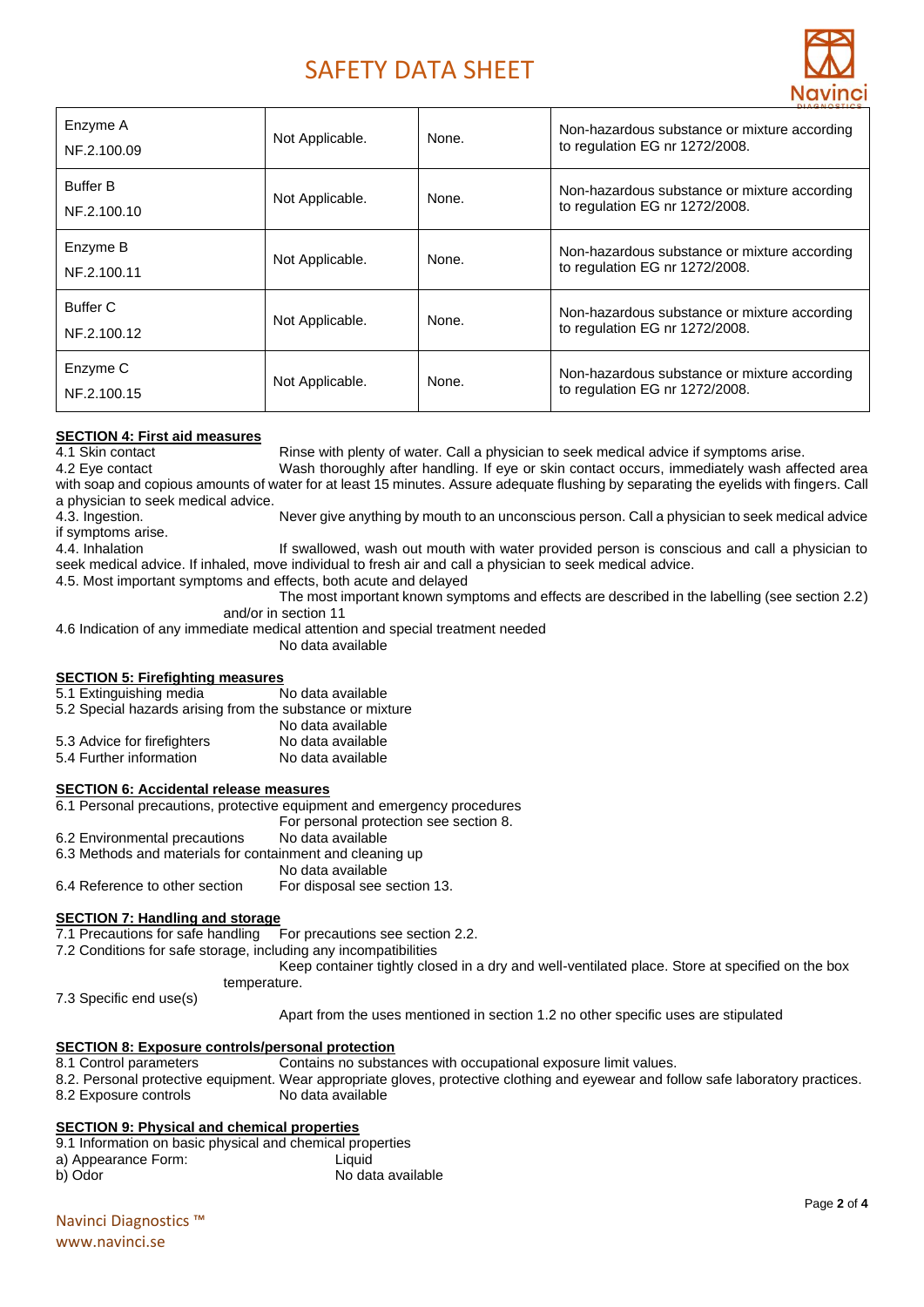

| c) Odor Threshold<br>d) pH<br>e) Melting point/freezing point<br>f) Initial boiling point and boiling range<br>g) Flash point<br>h) Evaporation rate | No data available<br>No data available<br>No data available<br>No data available<br>No data available<br>No data available |
|------------------------------------------------------------------------------------------------------------------------------------------------------|----------------------------------------------------------------------------------------------------------------------------|
| i) Flammability (solid, gas)                                                                                                                         | No data available                                                                                                          |
| j) Upper/lower flammability or explosive limitsNo data available                                                                                     |                                                                                                                            |
| k) Vapor pressure                                                                                                                                    | No data available                                                                                                          |
| I) Vapor density                                                                                                                                     | No data available                                                                                                          |
| m) Relative density                                                                                                                                  | No data available                                                                                                          |
| n) Water solubility                                                                                                                                  | No data available                                                                                                          |
| o) Partition coefficient: noctanol/water                                                                                                             | No data available                                                                                                          |
| p) Auto-ignition temperature                                                                                                                         | No data available                                                                                                          |
| g) Decomposition temperature                                                                                                                         | No data available                                                                                                          |
| r) Viscosity                                                                                                                                         | No data available                                                                                                          |
| s) Explosive properties                                                                                                                              | No data available                                                                                                          |
| t) Oxidizing properties                                                                                                                              | No data available                                                                                                          |
|                                                                                                                                                      | No data available                                                                                                          |
| 9.2 Other safety information                                                                                                                         |                                                                                                                            |
|                                                                                                                                                      |                                                                                                                            |

### **SECTION 10: Stability and reactivity**

10.1 Reactivity **No data available** No data available 10.2 Chemical stability<br>10.3 Possibility of hazardous reactions No data available 10.3 Possibility of hazardous reactions No data available<br>10.4 Conditions to avoid No data available 10.4 Conditions to avoid<br>
10.5 Incompatible materials<br>
No data available 10.5 Incompatible materials No data available<br>10.6 Hazardous decomposition products In the event of fire: see section 5 10.6 Hazardous decomposition products

#### **SECTION 11: Toxicological information**

| 11.1 Information on toxicological effects                               |                                                           |  |  |
|-------------------------------------------------------------------------|-----------------------------------------------------------|--|--|
| Acute toxicity                                                          | There is no evidence available indicating acute toxicity. |  |  |
| Irritation                                                              | Conclusive but not sufficient for classification          |  |  |
| Serious eye damage/eye irritation                                       | Conclusive but not sufficient for classification          |  |  |
| Sensitization                                                           | Conclusive but not sufficient for classification          |  |  |
| Specific target organ toxicity - single exposure                        | Conclusive but not sufficient for classification          |  |  |
| Specific target organ toxicity - repeated exposure                      | Conclusive but not sufficient for classification          |  |  |
| Carcinogenicity                                                         | Conclusive but not sufficient for classification          |  |  |
| Mutagenicity                                                            | Conclusive but not sufficient for classification          |  |  |
| Reproductive toxicity                                                   | Conclusive but not sufficient for classification          |  |  |
| Aspiration hazard                                                       | Conclusive but not sufficient for classification          |  |  |
| RTECS (Registry of Toxic Effects of Chemical Substances): Not available |                                                           |  |  |
| RTECS (Registry of Toxic Effects of Chemical Substances): Not available |                                                           |  |  |

#### **SECTION 12: Ecological information**

**SECTION 13: Disposal considerations**

| 12.1 Toxicity                                             | No data available                                                                          |
|-----------------------------------------------------------|--------------------------------------------------------------------------------------------|
| 12.2 Persistence and degradability                        | No data available                                                                          |
| 12.3 Bioaccumulative potential                            | No data available                                                                          |
| 12.4 Mobility in soil                                     | No data available                                                                          |
| 12.5 Results of PBT and vPvB assessment No data available |                                                                                            |
|                                                           | PBT/vPvB assessment not available as chemical safety assessment not required/not conducted |
| 12.6 Other adverse effects                                |                                                                                            |

| 13.1 Waste treatment methods |                                                                                                                                           | No data available                                                                                                      |  |  |
|------------------------------|-------------------------------------------------------------------------------------------------------------------------------------------|------------------------------------------------------------------------------------------------------------------------|--|--|
|                              |                                                                                                                                           |                                                                                                                        |  |  |
|                              |                                                                                                                                           |                                                                                                                        |  |  |
| $IMDG: -$                    | IATA: -                                                                                                                                   |                                                                                                                        |  |  |
|                              |                                                                                                                                           |                                                                                                                        |  |  |
| ADR/RID: Not dangerous goods |                                                                                                                                           | IATA: Not dangerous goods                                                                                              |  |  |
|                              |                                                                                                                                           |                                                                                                                        |  |  |
| $IMDG: -$                    | IATA: -                                                                                                                                   |                                                                                                                        |  |  |
|                              |                                                                                                                                           |                                                                                                                        |  |  |
| $IMDG: -$                    | IATA: -                                                                                                                                   |                                                                                                                        |  |  |
|                              |                                                                                                                                           |                                                                                                                        |  |  |
|                              |                                                                                                                                           |                                                                                                                        |  |  |
|                              |                                                                                                                                           |                                                                                                                        |  |  |
|                              | <b>SECTION 14: Transport information</b><br>14.2 UN proper shipping name<br>14.3 Transport hazard class(es)<br>14.5 Environmental hazards | IMDG: Not dangerous goods<br>IMDG Marine pollutant: no IATA: no<br>14.6 Special precautions for user No data available |  |  |